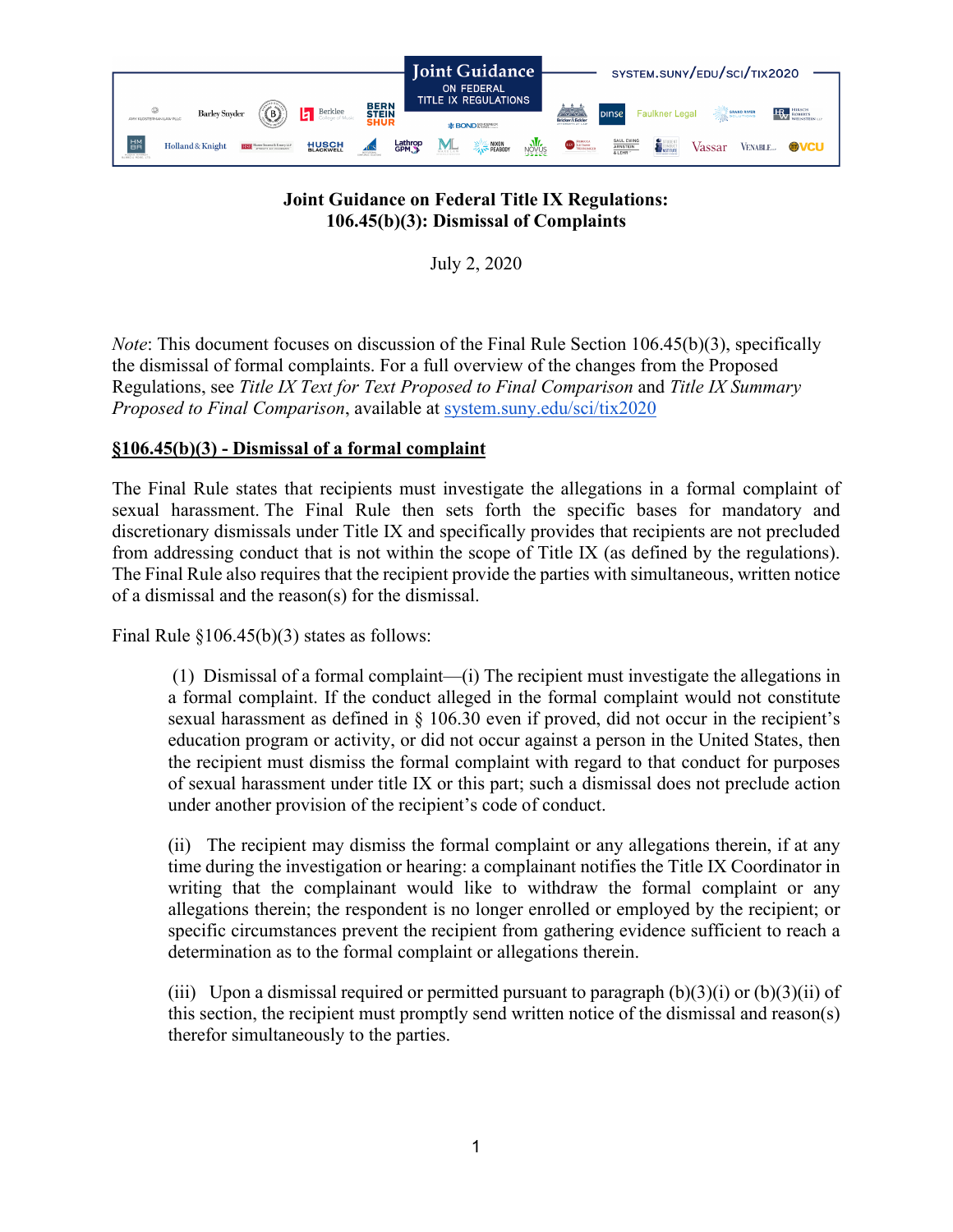### **Requirement to Investigate**

The Final Rule states that the recipient must investigate the allegations in a formal complaint of sexual harassment. The terms, "formal complaint" and "sexual harassment" are defined in § 106.30(a). Section 106.44(b) also provides, "In response to a formal complaint, a recipient must follow a grievance process that complies with  $\S$  106.45."

#### **Mandatory Dismissal**

The Final Rule requires that a recipient dismiss a formal complaint of sexual harassment in three specific circumstances:

- 1. The alleged conduct would not constitute sexual harassment as defined under the Final Rule § 106.30, even if proved;
- 2. The alleged conduct did not occur in the recipient's education program or activity; or
- 3. The alleged conduct did not occur against a person in the United States.

This provision incorporates the terms "sexual harassment," "education program or activity" and "against a person in the United States," which are defined and/or explained in other sections in the Title IX regulation. Section 106.30 defines sexual harassment. Section 106.8(d) provides that the requirements of § 106.8(c) ("Adoption of grievance procedures") apply only to sex discrimination occurring against a person in the United States. Section 106.44(a) defines "education program or activity." These terms essentially describe the scope of Title IX sexual harassment under the Final Rule.

The Final Rule states that the complaint must be dismissed "for purposes of sexual harassment under title IX or this part." As discussed below, the Final Rule then specifically provides that such a dismissal does not preclude action under another provision of the recipient's code of conduct.

# **Discretionary Dismissal**

The Final Rule allows a recipient to dismiss a formal complaint of sexual harassment or any allegations therein if at any time during the investigation or hearing:

- 1. A complainant notifies the Title IX Coordinator in writing that the complainant would like to withdraw the formal complaint or any allegations therein;
- 2. The respondent is no longer enrolled or employed by the recipient; or
- 3. Specific circumstances prevent the recipient from gathering evidence sufficient to reach a determination as to the formal complaint or allegations therein.

The Department explained its view that complainants should have the autonomy to decide whether or not they would like to proceed with or withdraw a formal complaint of sexual harassment. When a recipient receives a complainant's withdrawal request during the investigation or hearing, the recipient may dismiss the complaint or may decide to continue with the investigation and hearing.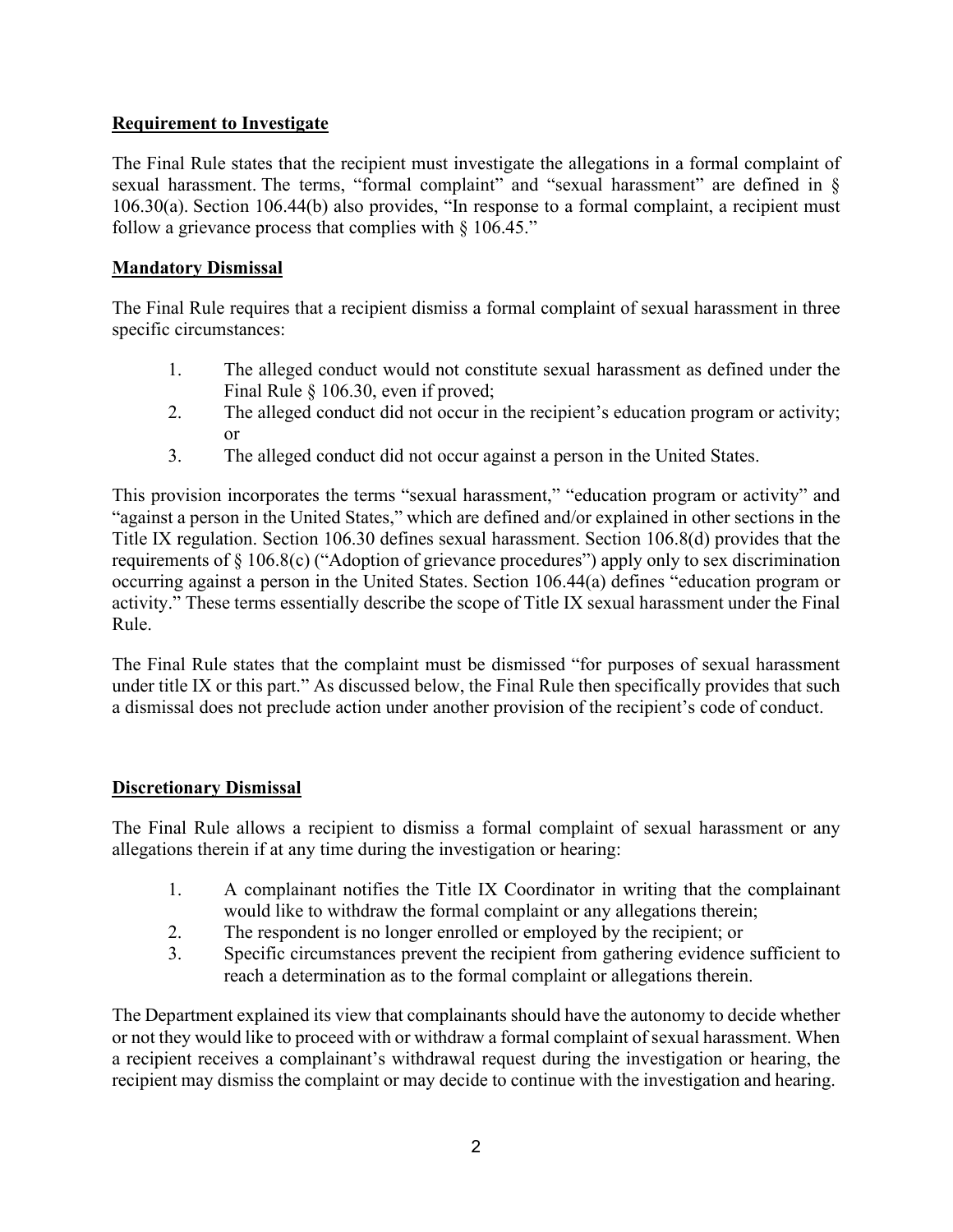When a complainant submits a written withdrawal to the Title IX Coordinator, a recipient may choose to continue with the investigation in certain situations. The Department gave as examples: when the information obtained supports that the respondent may pose an ongoing risk to the recipient's community, where the recipient has "gathered evidence apart from the complainant's statements and desires to reach a determination regarding the respondent's responsibility," when "a determination regarding responsibility provides a benefit to the complainant even where the recipient lacks control over the respondent and would be unable to issue disciplinary sanctions, or other reasons." 85 Fed. Reg. 30290.

When the respondent is no longer enrolled or employed, the recipient may choose to dismiss the complaint "because the respondent is a non-student, non-employee individual who came onto campus and allegedly sexually harassed a complaint, and the recipient has no way to gather evidence sufficient to make a determination." 85 Fed. Reg. 30290.

Finally, the Department permits a recipient to dismiss a formal complaint of sexual harassment when "specific circumstances" exist that prevent the recipient from "gathering evidence sufficient to reach a determination" as to the formal complaint or allegations. In the preamble, the Department offered the following examples of situations that may present "special circumstances" supporting dismissal:

- 1. When no complainant is identified during the investigation. The Department explained, "[W]ithout knowing a complainant's identity a recipient may not be able to gather evidence necessary to establish elements of conduct defined as 'sexual harassment' under § 106.30, such as whether alleged conduct was unwelcome, or without the consent of the victim." 85 Fed Reg. 30133 n. 594.
- 2. When a formal complaint contains allegations that are precisely the same as allegations the recipient has already investigated and adjudicated. 85 Fed. Reg. 30214 n. 939.
- 3. When the length of time elapsed between an incident of alleged sexual harassment, and the filing of a formal complaint, prevent a recipient from collecting enough evidence to reach a determination. 85 Fed. Reg. 30214.
- 4. When the complainant has stopped participating in the investigation but has not sent a written withdrawal request and the only inculpatory evidence available is the complainant's statement in the formal complaint or as recorded in an interview by the investigator. 85 Fed. Reg. 30282 and 30290.

The Department emphasized that this provision "is not the equivalent of a recipient deciding that the evidence gathered has not met a probable or reasonable cause threshold or other measure of the quality or weight of the evidence, but rather is intended to apply narrowly to situations where specific circumstances prevent the recipient from meeting its burden in  $\S$  106.45(b)(5)(i) to gather sufficient evidence to reach a determination." 85 Fed. Reg. 30290.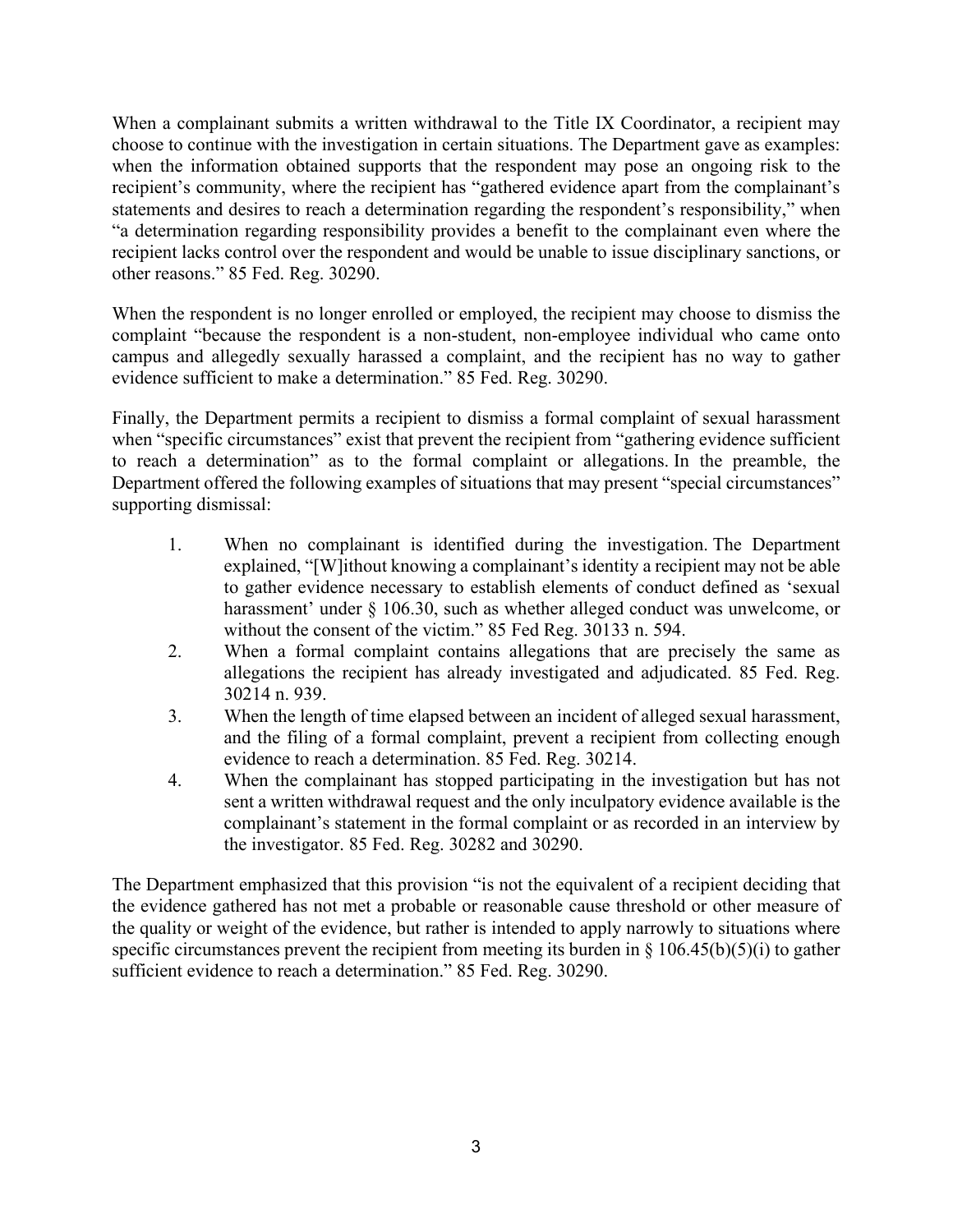#### **Misconduct Outside the Scope of the Final Rule**

The Final Rule specifically states that the mandatory dismissal of a formal complaint or allegations of sexual harassment does "not preclude a recipient from taking action under another provision of the recipient's code of conduct." The Department emphasized that recipients may continue to address conduct that is outside the Department's jurisdiction due to the conduct not meeting the Title IX definition of sexual harassment and/or occurring outside the recipient's education program or activity or against a person who is not located in the United States. 85 Fed. Reg. 30037-38. The Department explained that it "does not have authority to require recipients to investigate and adjudicate misconduct that is not covered under Title IX, nor to preclude a recipient from handling misconduct that does not implicate Title IX in the manner the recipient deems fit." 85 Fed. Reg. 30289.

This is a major change from the proposed regulations, which "created confusion among commenters as to whether the NPRM purported to forbid a recipient from addressing conduct that does not constitute sexual harassment under § 106.30." 85 Fed. Reg. 30157. The Department explained that this change was made to emphasize that in dismissal of a formal complaint, recipients have discretion as to how they can handle complaints or allegations of sexual misconduct that do not meet the definitions in the regulations. The Department stated it was persuaded by comments received during the rulemaking, arguing that the Department did not have jurisdiction to dictate how recipients could or could not handle sexual harassment complaints or allegations that are outside the scope of the final Title IX regulations.

The Department also noted that the regulations do not preclude a recipient from "enforcing a code of conduct that is separate and apart from what Title IX requires," such as requirements under Title VII and/or State law that may define "actionable" sexual harassment differently than the Final Rule. 85 Fed. Reg. 30440.

Finally, the Department consistently states that a recipient may take action under other provisions of their "code of conduct", and notes that this term applies to the disciplinary processes used by recipients. 85 Fed. Reg. 30204 n. 905.

#### **Written Notice**

The Final Rule requires that for any dismissal, mandatory or permissive, a recipient must promptly send written notice of the dismissal and reason(s) therefor simultaneously to the parties.

The Final Rule, in § 106.45(b)(8)(i), provides either party may submit a request to appeal the dismissal of a formal complaint or allegations therein of sexual harassment. Under the Final Rule, appeal bases must include: procedural irregularity, new evidence, and conflict of interest or bias on the part of the Title IX Coordinator, investigator(s), or decision-maker(s). The Department explained that the opportunity for either party to appeal helps to "ensure that a recipient is not erroneously dismissing an allegation due to a procedural irregularity, lack of knowledge of newly discovered evidence, or a conflict of interest or bias." 85 Fed. Reg. 30053. The Department stated that it views the requirement "as important to ensuring a fair process for both parties rooted in the fundamental due process principles of notice and meaningful opportunities to be heard." *Id*.